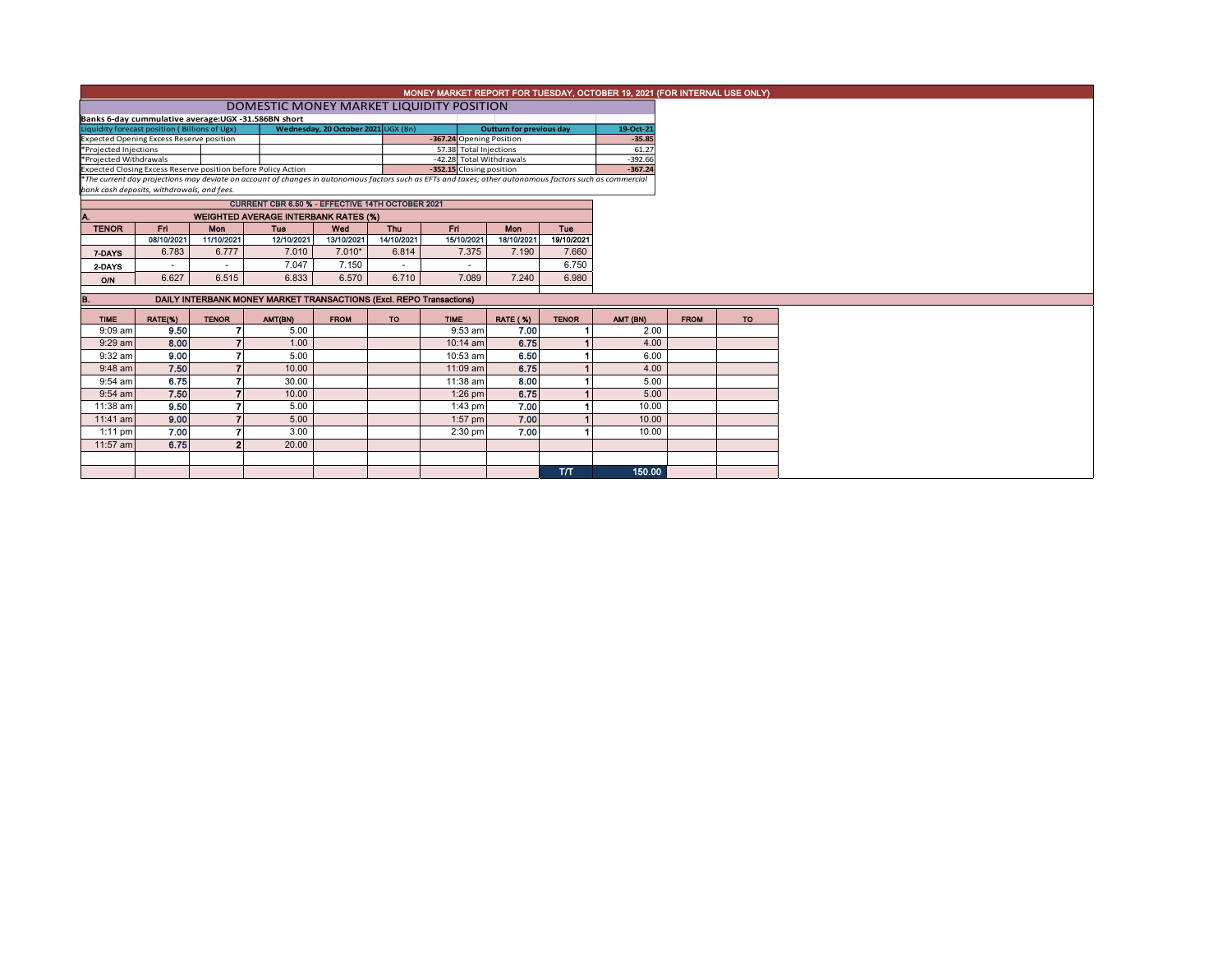| . . | <b>CBR AND THE 7- DAY WAR INTERBANK RATES</b> |
|-----|-----------------------------------------------|
|     |                                               |

| 9.500                                     |  |  |  |  |  |  |
|-------------------------------------------|--|--|--|--|--|--|
| 9.000                                     |  |  |  |  |  |  |
| 8.500                                     |  |  |  |  |  |  |
| 8.000                                     |  |  |  |  |  |  |
| 7.500                                     |  |  |  |  |  |  |
| 7.000                                     |  |  |  |  |  |  |
|                                           |  |  |  |  |  |  |
|                                           |  |  |  |  |  |  |
|                                           |  |  |  |  |  |  |
|                                           |  |  |  |  |  |  |
|                                           |  |  |  |  |  |  |
|                                           |  |  |  |  |  |  |
| 6.000<br>5.500<br>5.000<br>4.500<br>4.000 |  |  |  |  |  |  |

 $\bullet$  Overnight WAR  $\bullet$  7-day WAR CBR rate  $\bullet$  Upper bound  $\bullet$  Lower bound

| MONETARY POLICY OPERATIONS MATURITIES PROFILE: (21-OCT- 2021 TO 18-NOV- 2021)<br>D. |             |             |             |                |             |              |  |  |  |  |  |  |  |  |
|-------------------------------------------------------------------------------------|-------------|-------------|-------------|----------------|-------------|--------------|--|--|--|--|--|--|--|--|
| <b>DATE</b>                                                                         | <b>THUR</b> | <b>THUR</b> | <b>THUR</b> | <b>THUR</b>    | <b>THUR</b> | <b>TOTAL</b> |  |  |  |  |  |  |  |  |
|                                                                                     | 21-Oct-21   | 28-Oct-21   | 04-Nov-21   | 11-Nov-21      | 18-Nov-21   |              |  |  |  |  |  |  |  |  |
| REPO                                                                                | 228.28      |             |             | $\blacksquare$ | $\sim$      | 228.28       |  |  |  |  |  |  |  |  |
| REV REPO                                                                            |             |             |             | ۰              |             |              |  |  |  |  |  |  |  |  |
| <b>DEPO AUCT</b>                                                                    | 121.00      |             | 525.01      |                | 431.25      | 1.077.27     |  |  |  |  |  |  |  |  |

DEPO AUCT 121.00<br>
TOTALS 349.28 - 525.01 - 431.25 1,077.27<br>
Total O/S Deposit Auction balances held by BOU up to 30 December 2021: UGX 1,305 BY<br>
Total O/S Repo, Reverse Repo & Deposit Auction balances held by BOU: UGX 1,39

|                 | (EI) STOCK OF TREASURY SECURITIES       |                |                                                                                       | Eii)<br><b>MONETARY POLICY MARKET OPERATIONS</b> |                                                |                   |               |            |              |              |  |  |  |
|-----------------|-----------------------------------------|----------------|---------------------------------------------------------------------------------------|--------------------------------------------------|------------------------------------------------|-------------------|---------------|------------|--------------|--------------|--|--|--|
|                 | LAST TBIILS ISSUE DATE: 14-OCTOBER-2021 |                |                                                                                       |                                                  | (VERTICAL REPOS, REV-REPOS & DEPOSIT AUCTIONS) |                   |               |            |              |              |  |  |  |
|                 | On-the-run O/S T-BILL STOCKs (Bns-UGX)  |                | 6,404.16                                                                              | 20/10/2021                                       | OMO                                            | <b>ISSUE DATE</b> | <b>AMOUNT</b> | <b>WAR</b> | <b>RANGE</b> | <b>TENOR</b> |  |  |  |
|                 | On-the-run O/S T-BONDSTOCKs(Bns-UGX)    |                | 20,988.32                                                                             | 20/10/2021 REPO                                  |                                                | $13-Sep$ -        | 386.00        | 6.500      |              |              |  |  |  |
|                 | TOTAL TBILL & TBOND STOCK- UGX          |                | 27,392.49                                                                             |                                                  | <b>REPO</b>                                    | $16-Sep$ -        | 992.00        | 6.500      |              |              |  |  |  |
| O/S=Outstanding |                                         |                |                                                                                       |                                                  | <b>DAUT</b>                                    | $23-Sep$ -        | 30.83         | 6.985      |              | 28           |  |  |  |
| <b>MATURITY</b> | <b>TOTAL STOCK</b>                      | <b>YTM (%)</b> | <b>CHANGE IN</b>                                                                      |                                                  | DAUT                                           | 23-Sep-           | 372.00        | 7.003      |              | 56           |  |  |  |
|                 | (BN UGX)                                | AT CUT OFF"    | $YIM(+/)$                                                                             |                                                  | <b>DAUT</b>                                    | $23-Sep$ -        | 19.67         | 7.348      |              | 84           |  |  |  |
| 191             | 123.54                                  | 6.901          | 0.081                                                                                 |                                                  | <b>REPO</b>                                    | $23-Sep$          | 549.00        | 6.500      |              |              |  |  |  |
| 182             | 459.46                                  | 8.506          | 0.406                                                                                 |                                                  | <b>REPO</b>                                    | $28-Sep$ -        | 456.00        | 6.500      |              |              |  |  |  |
| 364             | 5,821.17                                | 10.001         | 0.452                                                                                 |                                                  | <b>REPO</b>                                    | $29-Sep$ -        | 376.00        | 6.500      |              |              |  |  |  |
| 2YR             | 200.00                                  | 10.000         | $-1.500$                                                                              |                                                  | <b>REPO</b>                                    | $30-Sep$ -        | 1.065.00      | 6.500      |              |              |  |  |  |
| 3YR             |                                         | 11.390         | $-1.410$                                                                              |                                                  | <b>REPO</b>                                    | 04-Oct -          | 94.00         | 6.500      |              |              |  |  |  |
| 5YR             | 1,489.27                                | 13.000         | $-0.409$                                                                              |                                                  | <b>REPO</b>                                    | $07$ -Oct         | 520.00        | 6.500      |              |              |  |  |  |
| 10YR            | 9,789.09                                | 13.500         | $-0.239$                                                                              |                                                  | <b>DAUT</b>                                    | $07$ -Oct $-$     | 9.95          | 6.985      |              | 28           |  |  |  |
| 15YR            | 8.222.91                                | 14.090         | $-0.310$                                                                              |                                                  | <b>DAUT</b>                                    | $07-Cct$ -        | 0.99          | 7.003      |              | 56           |  |  |  |
| <b>20YR</b>     | 1.287.05                                | 15.500         | $-0.450$                                                                              |                                                  | <b>DAUT</b>                                    | $07$ -Oct $-$     | 19.67         | 7.375      |              | 84           |  |  |  |
|                 |                                         |                | Cut OFF is the lowest price/ highest yield that satisfies the auction awarded amount. |                                                  | <b>REPO</b>                                    | $08$ -Oct $-$     | 180.00        | 6.500      |              |              |  |  |  |
|                 |                                         |                |                                                                                       |                                                  | <b>REPO</b>                                    | $11$ -Oct $-$     | 80.00         | 6.500      |              |              |  |  |  |
|                 |                                         |                |                                                                                       |                                                  | <b>REPO</b>                                    | $12$ -Oct $-$     | 168.00        | 6.500      |              |              |  |  |  |
|                 |                                         |                |                                                                                       |                                                  | <b>REPO</b>                                    | $13$ -Oct -       | 138.00        | 6.500      |              |              |  |  |  |
|                 |                                         |                |                                                                                       |                                                  | <b>REPO</b>                                    | $14$ -Oct $-$     | 228.00        | 6.500      |              |              |  |  |  |
|                 | WAR-Weighted Average Rate               |                |                                                                                       |                                                  |                                                |                   |               |            |              |              |  |  |  |